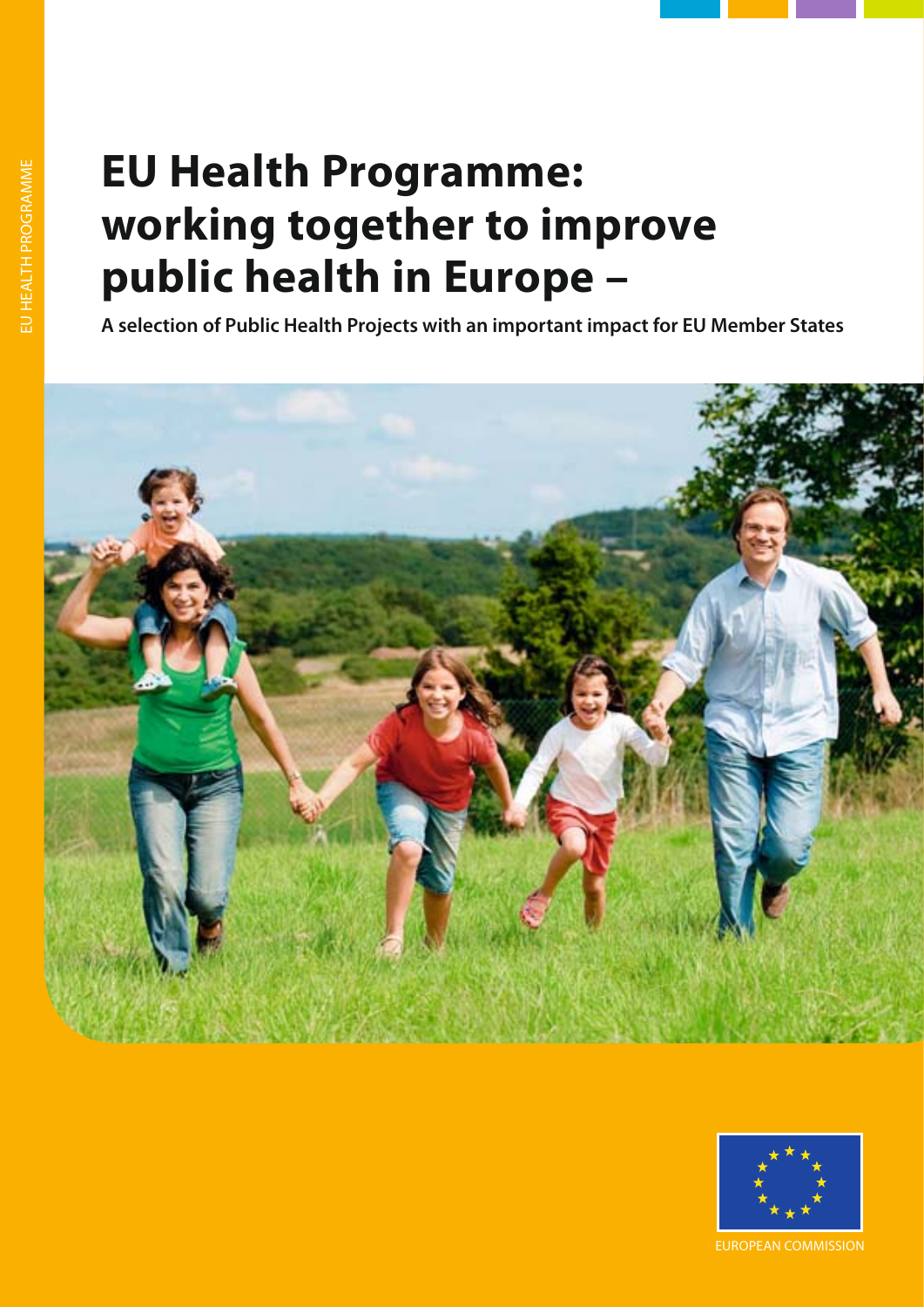The report was commissioned by the Executive Agency for Health and Consumers (EAHC), contract EAHC/2011 and coordinated by Health unit, Cinthia Menel Lemos and was produced in close collaboration with the National Focal points and National Health authorities of the EU MS, EFTA/EEA and Croatia and EAHC Health unit staff.

### ACKNOWLEDGEMENTS

Participating countries for their contributions to the brochure through the National Focal points and National Health authorities from the EU MS, EFTA/EEA and Croatia

Executive Agency for Health and Consumers (EAHC) and Directorate General for Health and Consumers (SANCO) officers who have peer reviewed the articles following their project portfolios



Further information on the projects can found on the Health Programme Projects database at: EAHC website http://ec.europa.eu/eahc/projects/database.html, on the DG SANCO Health Portal EU http://health.europe.eu and on SANCO Web Site http://ec.europa.eu/health/ The Executive Agency for Health an Consumers (EAHC) implements the EU Health Programme,

the Consumer Programme and the Better Training for Safer Food initiative.

ISBN 978-92-9200-007-3 doi:10.2818/11369

© European Union, 2011 Reproduction is authorised provided the source is acknowledged.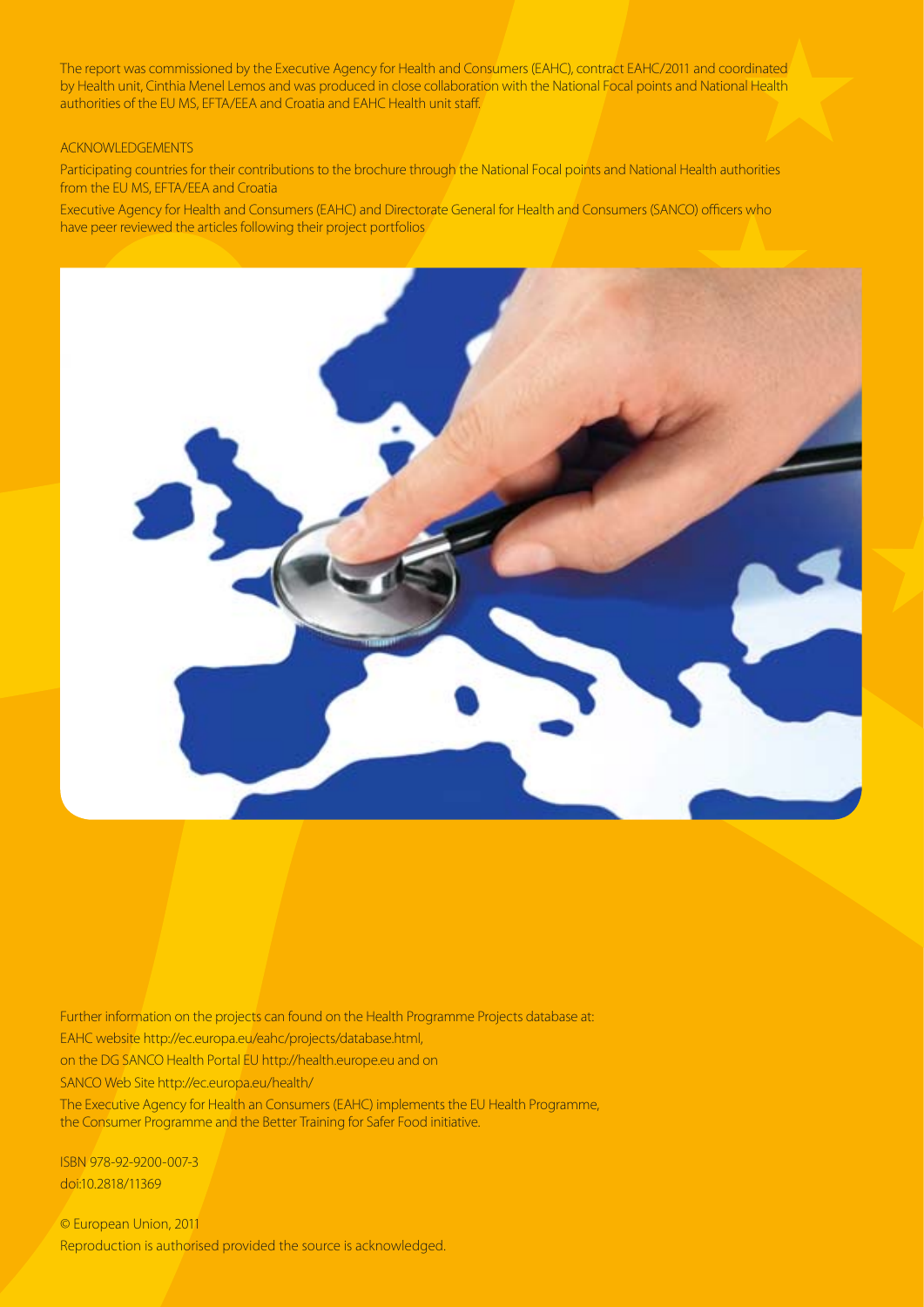# **Table of contents**

| <b>Foreword</b>     |                                                                                                                                                                       |    |  |  |
|---------------------|-----------------------------------------------------------------------------------------------------------------------------------------------------------------------|----|--|--|
| <b>Introduction</b> |                                                                                                                                                                       |    |  |  |
|                     | <b>Case studies per country</b>                                                                                                                                       |    |  |  |
|                     | <b>Austria</b> - Pharmaceutical Pricing and Reimbursement Information (PPRI)                                                                                          | 6  |  |  |
|                     | <b>Belgium</b> – Developing a training and resource package for improving the sexual and<br>reproductive health of people living with HIV/AIDS (Eurosupport 6 (ES 6)) | 8  |  |  |
|                     | <b>Bulgaria</b> – European Project for Rare Diseases National Plans Development (EUROPLAN)                                                                            | 10 |  |  |
|                     | <b>Croatia</b> - Healthy Eco Life                                                                                                                                     | 12 |  |  |
|                     | Cyprus - European Injury database (IDB)                                                                                                                               | 14 |  |  |
|                     | <b>Czech Republic</b> – Development of Orphanet – The Rare Diseases Portal (RDPortal2)                                                                                | 16 |  |  |
|                     | <b>Denmark</b> – Health Impact Assessment in New Member States and Pre-Accession<br><b>Countries (HIA-NMAC)</b>                                                       | 18 |  |  |
|                     | <b>Estonia</b> – Expanding Network for Coordinated and Comprehensive Actions on<br>HIV/AIDS Prevention among IDUs and Bridging Population (ENCAP)                     | 20 |  |  |
|                     | <b>Finland</b> – Joint Action for European Community Health Indicators and Monitoring<br>(Joint Action for ECHIM)                                                     | 22 |  |  |
|                     | <b>France</b> – Network for communicable disease control in southern Europe and<br><b>Mediterranean countries (EPISOUTH)</b>                                          | 24 |  |  |
|                     | <b>Germany</b> – Smokefree Class Competition Network (SFCN)                                                                                                           | 26 |  |  |
|                     | <b>Greece</b> – EU Ship Sanitation training network (SHIPSAN TRAINET)                                                                                                 | 28 |  |  |
|                     | Hungary - In Form - Campaign against obesity in children and adolescents (InForm)                                                                                     | 30 |  |  |
|                     | <b>Ireland</b> – European Alliance Against Depression (EAAD) –<br>Four level intervention programme                                                                   | 32 |  |  |
|                     | Italy - European Network of P4 Laboratories (ENP4Lab)                                                                                                                 | 34 |  |  |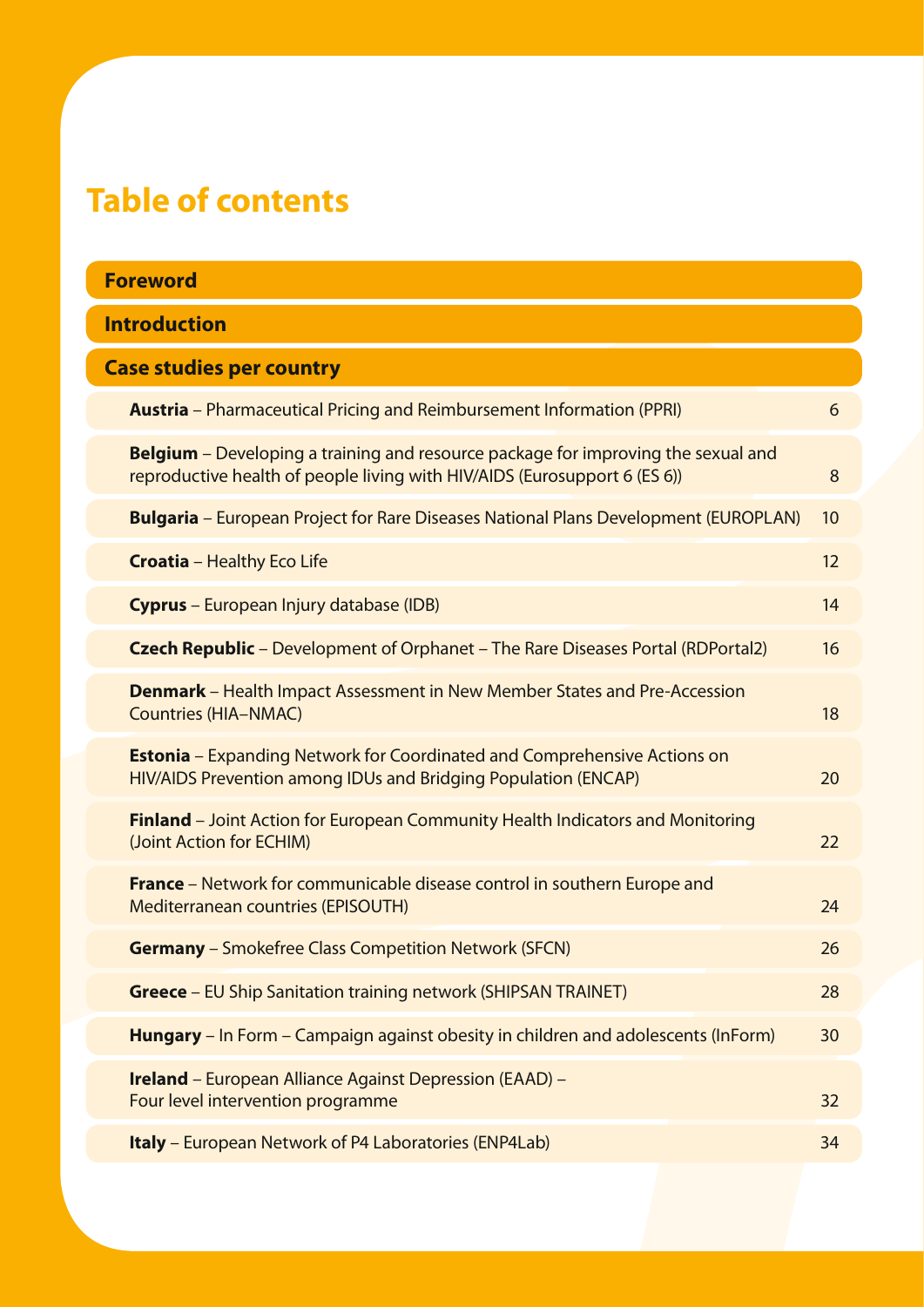| <b>Index</b>                                                                                                                                 |    |
|----------------------------------------------------------------------------------------------------------------------------------------------|----|
| <b>Actions selected by EU MS following the Health programme Priorities</b><br>and websites                                                   |    |
| <b>Acronyms</b>                                                                                                                              |    |
| <b>United Kingdom</b> – European standards in evidence for drug prevention<br>(Prevention Standards)                                         | 62 |
| <b>Sweden</b> – an EU Consortium for Action on Socio-Economic Determinants<br>of Health (DETERMINE)                                          | 60 |
| <b>Spain</b> – European Network for Health Technology Assessment (EUnetHTA)                                                                  | 58 |
| <b>Slovenia</b> - Fighting Against Cancer Today (FACT)                                                                                       | 56 |
| <b>Slovakia</b> – Increasing Public Health Safety Alongside the New Eastern European<br><b>Border Line (PHBLM)</b>                           | 54 |
| <b>Romania</b> – A Dedicated surveillance network for vaccine preventable<br>infectious diseases (EUVAC.NET)                                 | 52 |
| <b>Portugal</b> – European Union Standards and Training for the Inspection of Tissues<br><b>Establishments (EUSTITE)</b>                     | 50 |
| <b>Poland</b> – Developing HIV/AIDS & Mental Health Programmes in new EU countries<br>(Poland, Estonia, Latvia, Lithuania, Bulgaria) (MAIDS) | 48 |
| <b>Norway</b> – Response to Emerging infectious disease: Assessment and development<br>of Core capacities and Tools (REACT)                  | 46 |
| <b>Netherlands</b> - European Framework for Evaluation of Organ Transplants (EFRETOS)                                                        | 44 |
| Malta - European Health Examination Survey Pilot Joint Action (JA EHES)                                                                      | 42 |
| Luxembourg - Better Statistics for Better Health for Pregnant Women and Their Babies:<br>European Health Reports (EURO-PERISTAT III)         | 40 |
| Lithuania - Child and adolescent mental health in enlarged European Union (CAMHEE)                                                           | 38 |
| Latvia - Expanding Network for Coordinated and Comprehensive Actions on<br>HIV/ AIDS Prevention among IDUs and Bridging Population (ENCAP)   | 36 |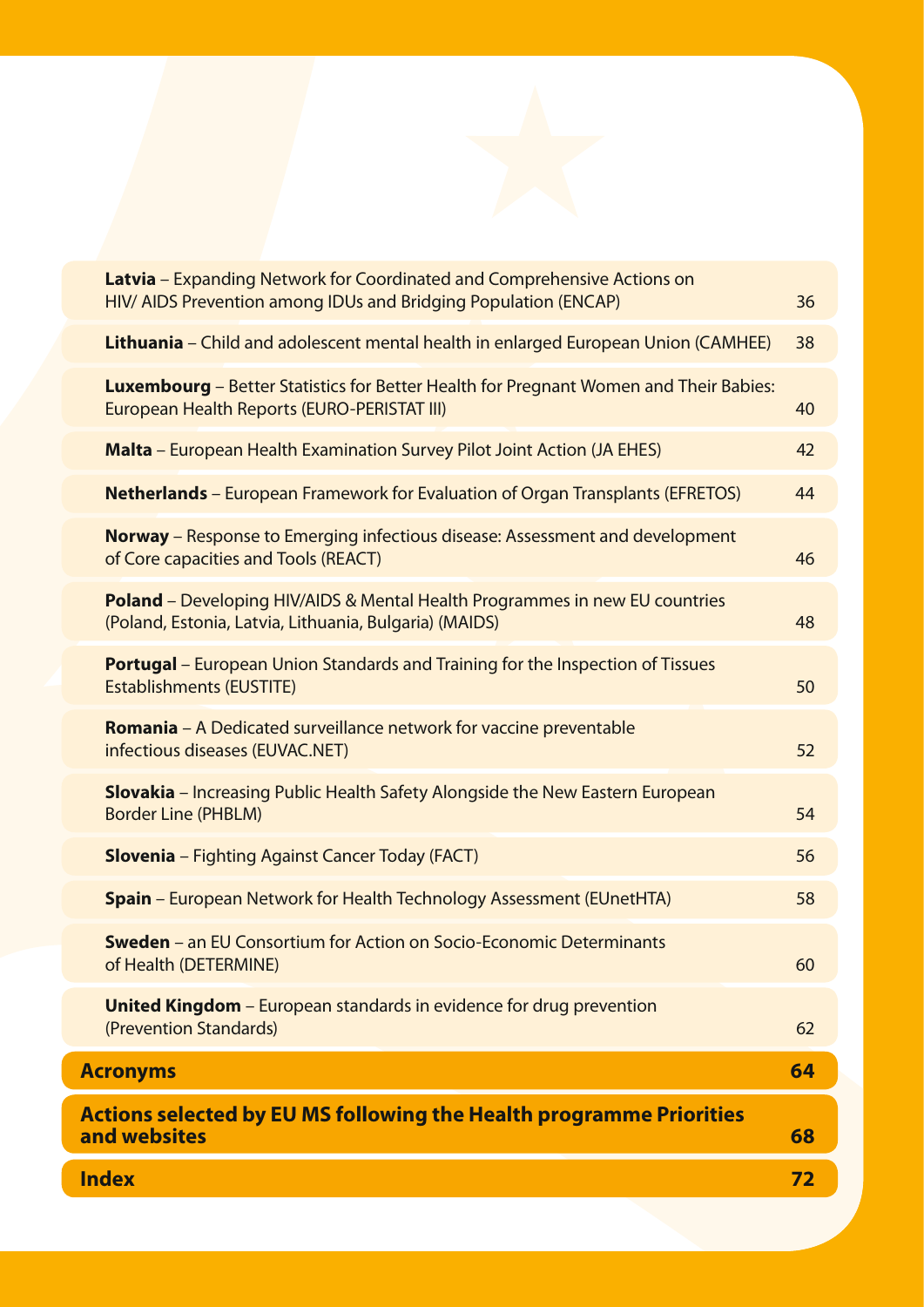

# Network for communicable disease control in southern Europe and Mediterranean countries (EPISOUTH)

Many European Member States in the same geographic region can encounter the same health challenges. Similar environments and eco-systems in geographic regions can develop infectious diseases that pose questions for all Member States of this territorial area. If countries come together to work towards establishing a network of surveillance for infectious diseases and if they decide to work together with their neighbours, it can lead to remarkable benefits, as was the case with the EpiSouth and EpiSouth plus projects.

Infectious diseases as well as potential health threats do not have geographical boundaries. Even for the few diseases that benefit from an efficacious and available vaccines, surveillance is an indispensable and available instrument that public health professionals can use to contain their spread. However, in order to translate data into appropriate action, dissemination of information is crucial. Furthermore, an early detection of cases and a cross-border and prompt response is needed to effectively contain them.

In one region of the EU these facts were astutely recognised and in the Year of the Mediterranean in 2005, a number of countries agreed to develop the EpiSouth project whose aim was to create a framework of collaboration on epidemiological issues in order to improve communicable diseases surveillance, communication and training across the countries of the Mediterranean basin and the Balkans. Led by the Istituto Superiore di Sanita in Italy along with organisations from seven other EU countries in these regions, including the Institut de Veille Sanitaire (InVS) in France, **the Episouth project has fully delivered on its objectives and has created a strong system** 

## of networking and surveillance in a crucial first line of **defense towards communicable diseases.**

Training in the field of epidemiology, with the aim of strengthening the early response capability of participating countries to health threats and infectious disease has been put in place by Episouth. Additionally, the Episouth project has created a network of public health institutions that strengthens expertise among countries and a common platform on epidemic intelligence has been developed where participating countries may find broad internationally as well as regionally focused information.

Indeed it was France through the InVS, which conceived this platform on epidemic intelligence that allows for alerts on infectious diseases both outside and inside the Episouth participating countries to be sent to a secure website, thereby notifying these countries of any potential threats to their citizens. The platform also fully aligns with EU legislation on communicable diseases and the new International Health Regulations (IHR2005) as the messages are systematically sent to international organisations, such as the World Health Organisation and its regional offices (EURO and EMRO offices), and the European Centre for Disease Control. The EpiSouth Plus project aims at establishing connections between the EpiSouth and the Early Warning and Response System (EWRS) focal points. Dr Marc Gastellu Etchegorry, the Directeur du Département International at the InVS stated that the creation of this platform has already been of benefit to country members of the network including France. In 2010, a wide amplitude outbreak of West Nile virus occurred in several countries all around the Mediterranean